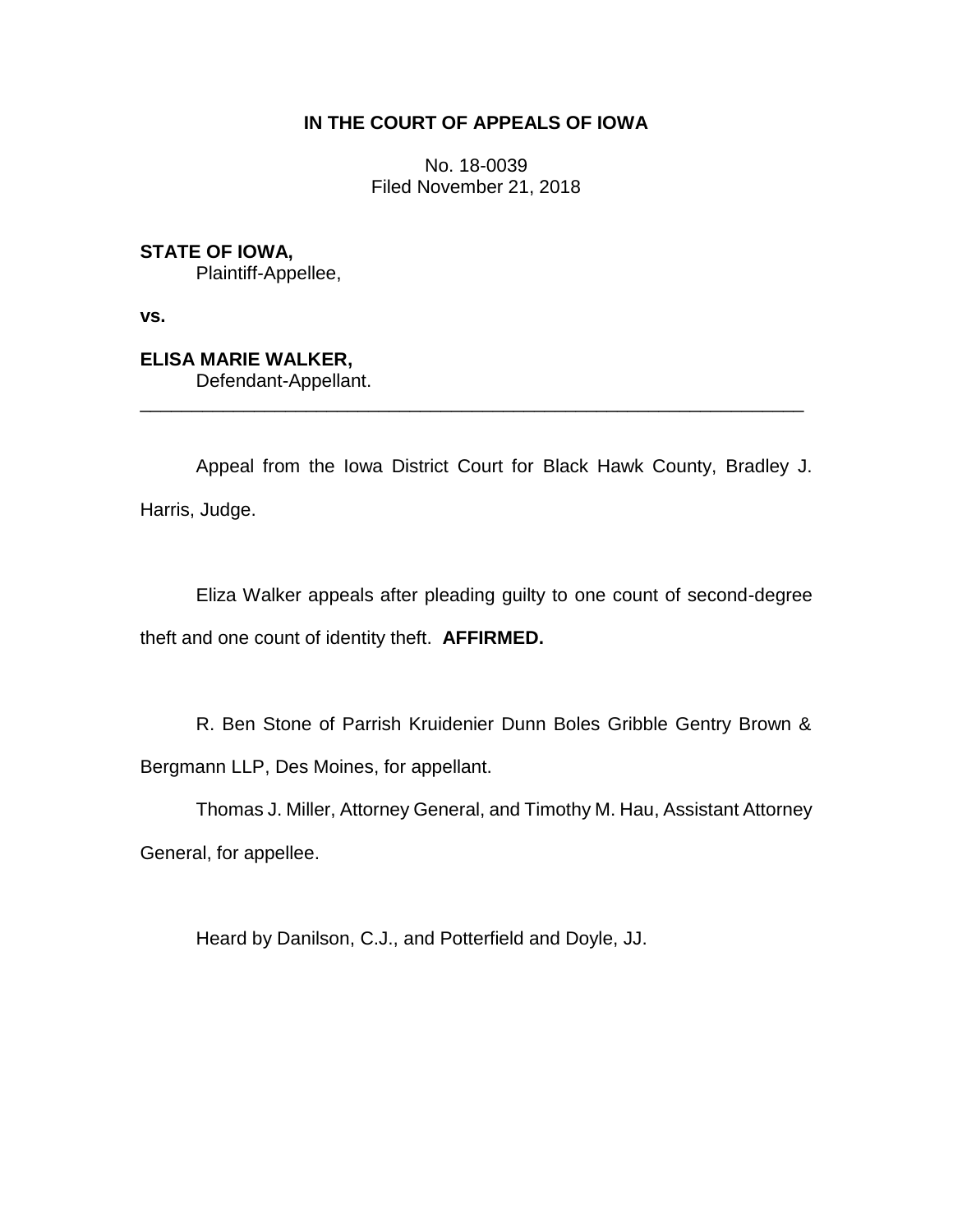**DOYLE, Judge.**

Eliza Walker appeals after pleading guilty to one count of second-degree theft and one count of identity theft. She contends her counsel was ineffective in allowing her to plead guilty when questions existed concerning her competency.

## **I. Background Facts and Proceedings.**

Walker was arrested on July 31, 2017, in connection with the charges that gave rise to this appeal. On August 10, 2017, the State charged her with one count of second-degree theft (obtain property of another by deception), and one count of identity theft over \$1000 and under \$10,000. While in jail awaiting trial, Walker sent the court numerous ex parte communications in which she asked for the court's assistance. Walker referred to her mental health in almost every correspondence, at various times stating she was "mentally ill" or "very sick mentally." She also referred to her "medical problems," "mental health problem," a "serious mental impairment," and a "mental disorder," in addition to claiming that her "brain is very bad," she had "brain problems," her "health is fallen apart," and that she has "great health needs." She complained that she was not being treated in jail "for brain, chest, back, blood clots," and that she was "really sick mentally brain and blood clots. Medical can't help me." She said she was "very sick and Medical can't help me, I'm a brain Pt and very sick." She said she was "feeling like I'm gon[n]a die with these people," and that she needed emergency medical attention. The court entered orders noting it had received the ex parte communications and also ordered the clerk of court to provide Walker's counsel with copies of the correspondence.

2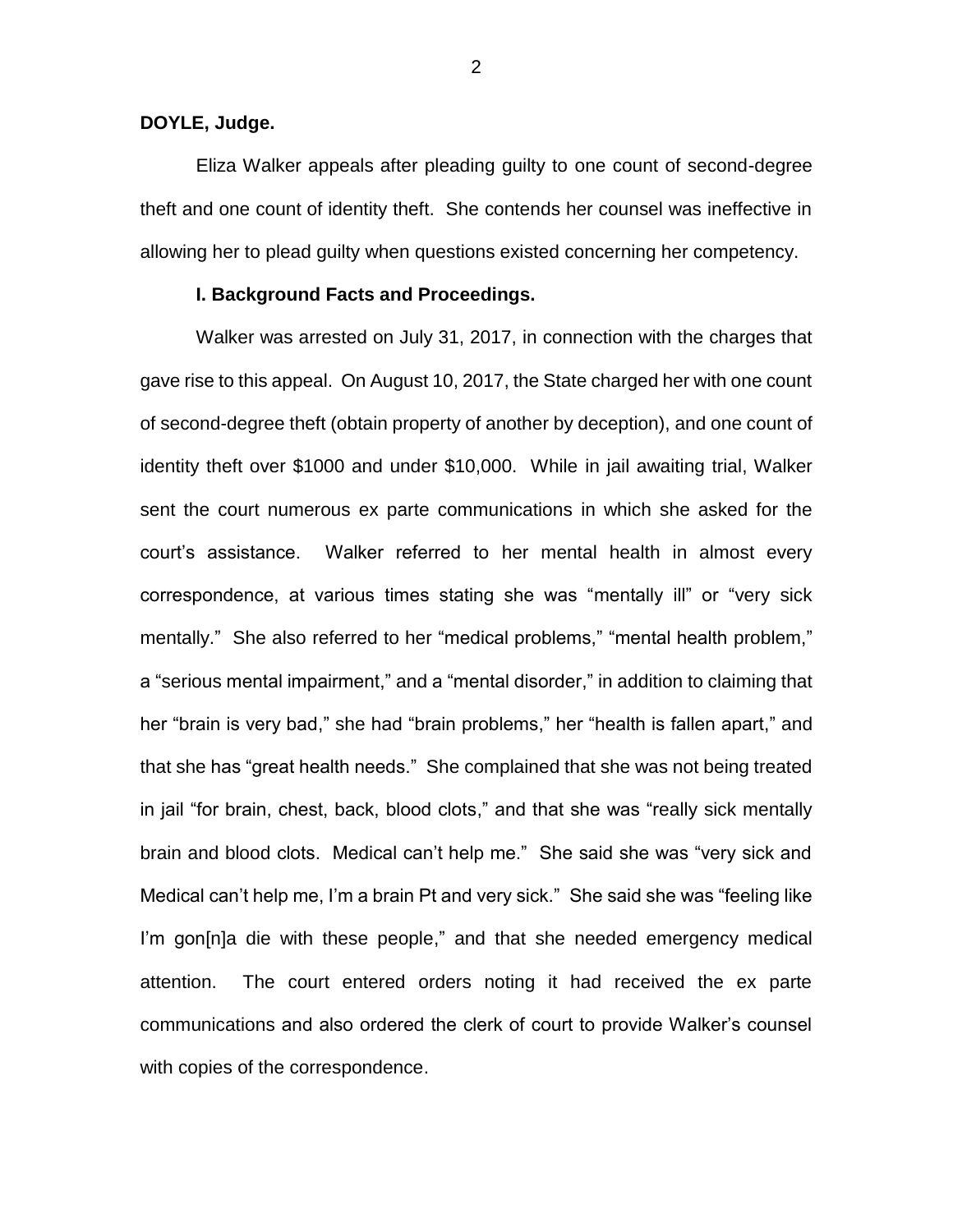At the initial hearing, the district court approved Walker's application for court-appointed counsel. The court first appointed the public defender's office to represent Walker before appointing Dan O'Brien on August 4. O'Brien filed a motion to withdraw as Walker's counsel on November 12, stating there had been "an irreparable breakdown in attorney client communications" and a conflict of interest. The court appointed Jared Knapp, who represented Walker in other pending criminal matters, to represent Walker on the theft charges.

On December 6, 2017, a guilty plea hearing was held. It does not appear that the hearing was reported. The court's order states, "At the time set for hearing, [Walker] was unable to render a valid plea to the Court. The matter is returned to the trial docket."

On December 8, an unscheduled plea hearing was held before a different judge. During the plea colloquy, the court engaged Walker and her counsel in a lengthy discussion about her mental health, beginning by inquiring about her medication:

> THE COURT: Are you currently on any medication? THE DEFENDANT: A lot.

THE COURT: What medication are you on?

THE DEFENDANT: I don't even know the name of all of them they give me over there. And I—they're wrong, but they have me take them.

THE COURT: Okay.

THE DEFENDANT: A lot.

THE COURT: What are you taking medication for?

THE DEFENDANT: Because of my brain, for my back, and for my depression. These things that's on here (indicating)—let me see. Where'd they go to? (Peruses document.)

Anxiety, depression, and mood instability. And I have something else. There's some—couple of other things. Oh, schizophrenia disorder and bipolar.

THE COURT: Are—all the medications you're taking, are they prescribed by a doctor?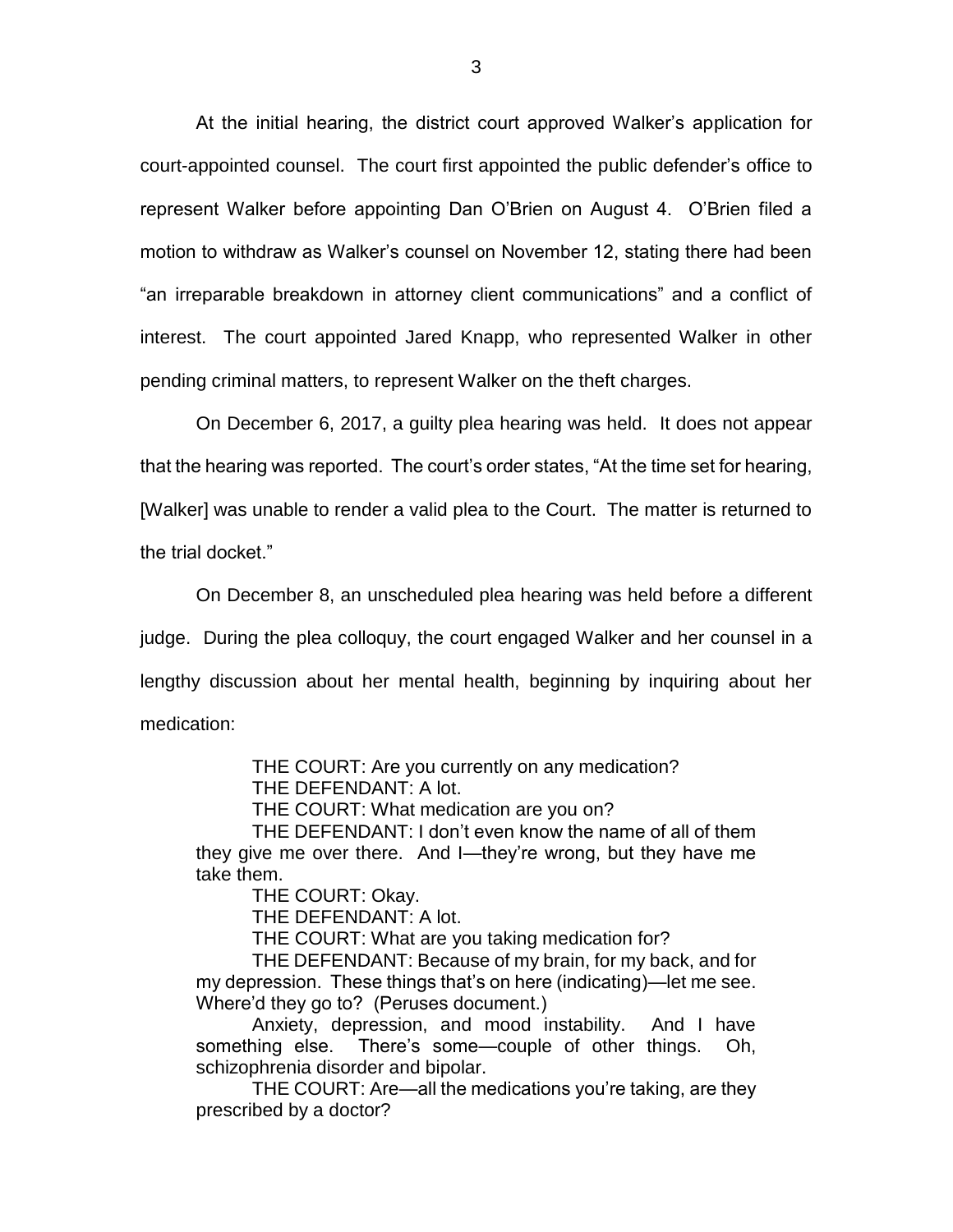THE DEFENDANT: Yes, from over at the jail.

THE COURT: And are you taking them the way the doctor prescribed them?

THE DEFENDANT: Yeah.

THE COURT: Have you taken the medicine that you were supposed to take for today?

THE DEFENDANT: Yeah.

THE COURT: Is there anything about any of that medication that makes it difficult for you to understand what's happening?

THE DEFENDANT: No.

THE COURT: Mr. Knapp, in your conversations with Ms. Walker and the fact that she's on medication, do you have any concerns with her ability to understand what's happening here today?

MR. KNAPP [defense counsel]: In all my interactions with her I believe she understands the nature of the proceedings, I mean, and understands what's happening. That's my understand—I mean, that's my impression, Your Honor. I mean, I'm not a psychiatrist or psychologist. But I don't have reason to think she doesn't understand the nature of the proceedings.

THE COURT: And is there anything in particular about today that makes you think she doesn't know what's going on? Is today any different than any other day?

MR. KNAPP: Well—okay. Well, she seemed to think someone was in the room that is not here, so I—I saw that. But beyond that, everything else has been the same.

THE COURT: Today, you mean?

MR. KNAPP: Yes.

THE DEFENDANT: It happens all the time in my room.

MR. KNAPP: Okay. It may be a symptom of one of her conditions, Your Honor.

THE COURT: Should we perhaps put this off until Monday? I'm here on Monday as well.

MR. KNAPP: Well—

THE DEFENDANT: We—no. I don't think so because I mentally cannot take that jail anymore. I can't.

THE COURT: Mr. Knapp?

MR. KNAPP: Well, Your Honor, I mean, it seemed unusual that she said that. But she seems, you know, to be able to understand things otherwise. I mean, I—in talking with her today, I've spoken to her twice already, once at the jail and once here, and I explained the plea offer.

And she said she understood it and understands the nature of the offense and everything else. So to me, you know, I think she understands the process and what she's doing. And she does want to plead guilty, Your Honor.

THE COURT: Ms. O'Donnell, anything for the record?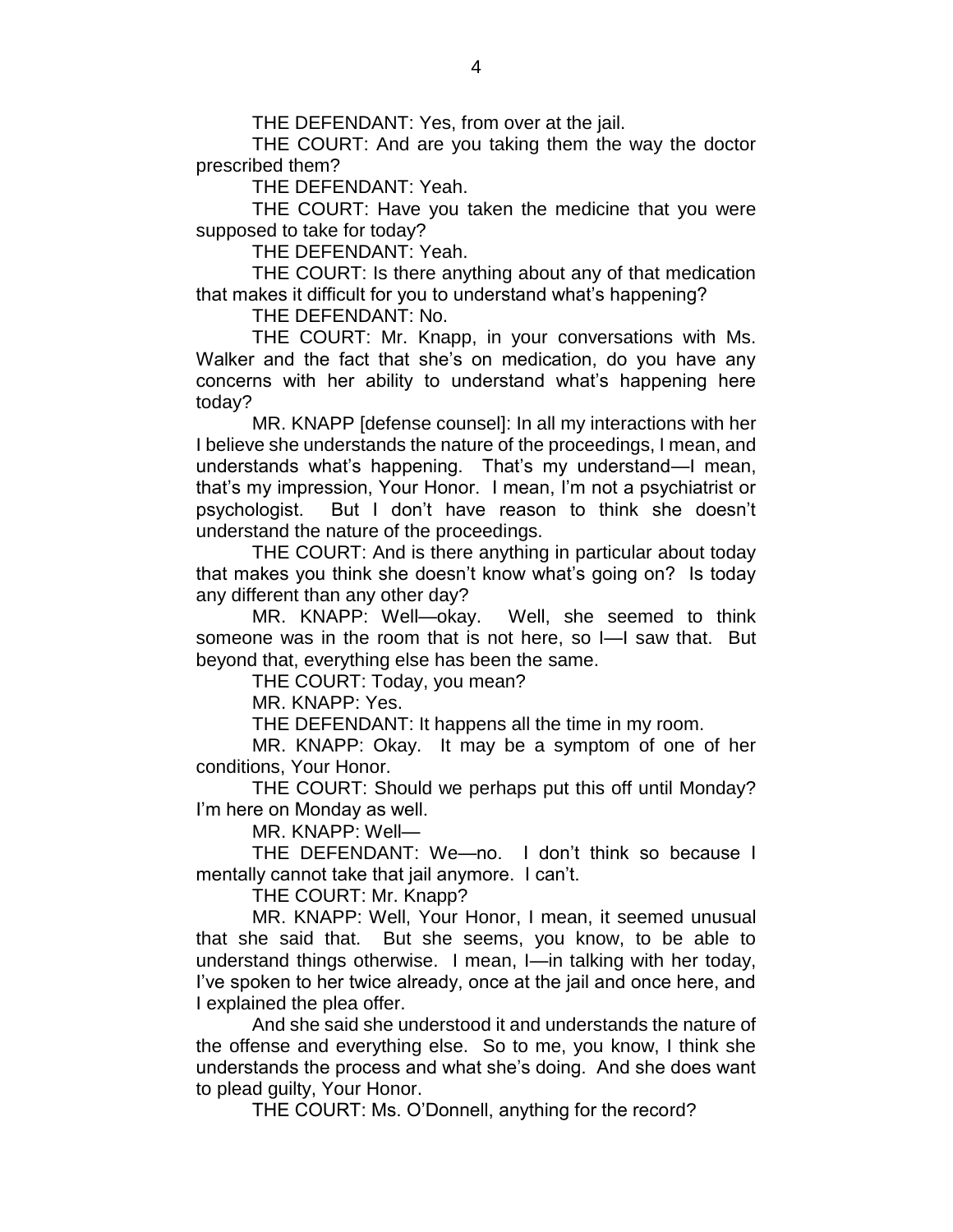MS. O'DONNELL [prosecutor]: No, Your Honor. Obviously the State is concerned about the validity of the plea if Ms. Walker is saying that she is seeing people in the courtroom who are not here.

THE COURT: And obviously that's the State's concern—or the Court's concern as well.

THE DEFENDANT: But it's just my husband, and he's just always there. Ever since he got killed, he's always been there with me.

THE COURT: Mr. Knapp, we're going to go off the record. I'm going to ask that you go over to the conference room and see if you can flush out what may or may not be happening, and we might postpone the plea.

No written order was entered.

 $\overline{a}$ 

Another unscheduled plea hearing was held six days later on December 14

before a third judge. The discussion concerning Walker's mental health at the

hearing was much shorter than it had been one week prior:

THE COURT: Okay. Are you presently under the care of a doctor or a physician? THE DEFENDANT: Yes. THE COURT: Is that for anything that would affect your ability to understand what you're doing here today? THE DEFENDANT: No. THE COURT: Are you clear why you're here and what you're doing? THE DEFENDANT: Yes.

THE COURT: Are you under the influence of any medicine, alcohol, or drugs at this time? THE DEFENDANT: No.

The court then informed Walker of the rights she was waiving by pleading guilty,

the minimum and maximum sentences for the offenses, and the elements of each

offense. Defense counsel indicated Walker wanted to proceed with an *Alford*

plea.<sup>1</sup> Defense counsel agreed when the court asked, "[B]ased upon your review

<sup>1</sup> An *Alford* plea is a variation of a guilty plea; the defendant does not admit to the commission of the criminal act but acknowledges the prosecution has enough evidence to win a conviction from a judge or jury, and the defendant consents to the imposition of a sentence. See *North Carolina v. Alford*, 400 U.S. 25, 32-38 (1970).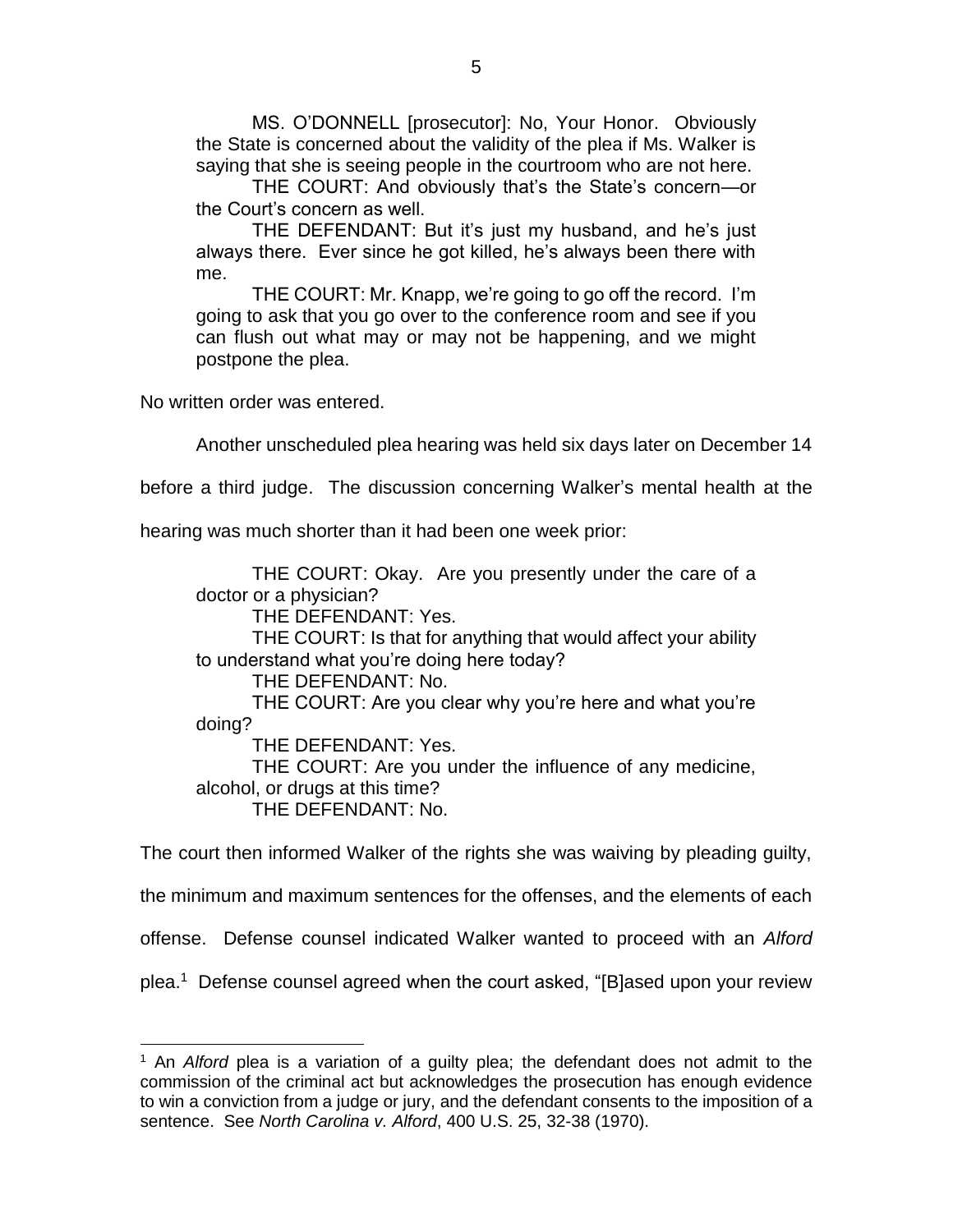of the evidence do you believe that if the witnesses testified as shown in the

minutes, if they testified like that, there is a reasonable likelihood that your client

could be convicted of both of these offenses." He also agreed the plea agreement

was in Walker's best interests and that the court could rely upon the minutes,

complaint, and affidavit to form a factual basis. The following exchange occurred:

THE COURT: Do you think it is in your best interest to take advantage of that plea agreement and have everything run concurrently?

THE DEFENDANT: Yeah. I'm confused on the plea agreement but—

THE COURT: Okay. What are you confused about, ma'am? Why don't you talk to your attorney and maybe he can explain it to you.

(An off-the-record discussion was held.)

THE DEFENDANT: Okay.

THE COURT: Did you get that explained to you, ma'am? THE DEFENDANT: Yeah.

THE COURT: Okay. Are you clear, and now do you think it is in your best interests to take advantage of this plea agreement and have these new charges all run concurrently?

THE DEFENDANT: Yeah, I do. But I haven't been in trouble for 8 years and with my parole officer, never missed an appointment. Nothing. No—one dirty UA over the years.

THE COURT: Now, ma'am, let me stop you. If you don't want to take this plea agreement, we don't have to do it. What—We can set this back on. If you want to take advantage of the plea agreement, . . . I'll follow that, and I'll do what you've agreed to do. Is that what you want to do?

THE DEFENDANT: Yeah.

THE COURT: Okay. So I will be bound by the plea agreement but—and you're satisfied that that's in your best interests?

THE DEFENDANT: Yes.

THE COURT: Okay. Keeping that in mind, . . . Miss Walker, what is your plea to—by way of an *Alford* plea to the theft in the second degree charge; guilty or not guilty?

THE DEFENDANT: What is my—

THE COURT: Yeah. By way of an *Alford* plea?

THE DEFENDANT: Oh, *Alford* plea. I was thinking that it was a third degree offense, that they will put them all in.

THE COURT: Well, ma'am, it is coming in as a second degree, and so . . . is your plea by way of an *Alford* plea to count I guilty or not guilty?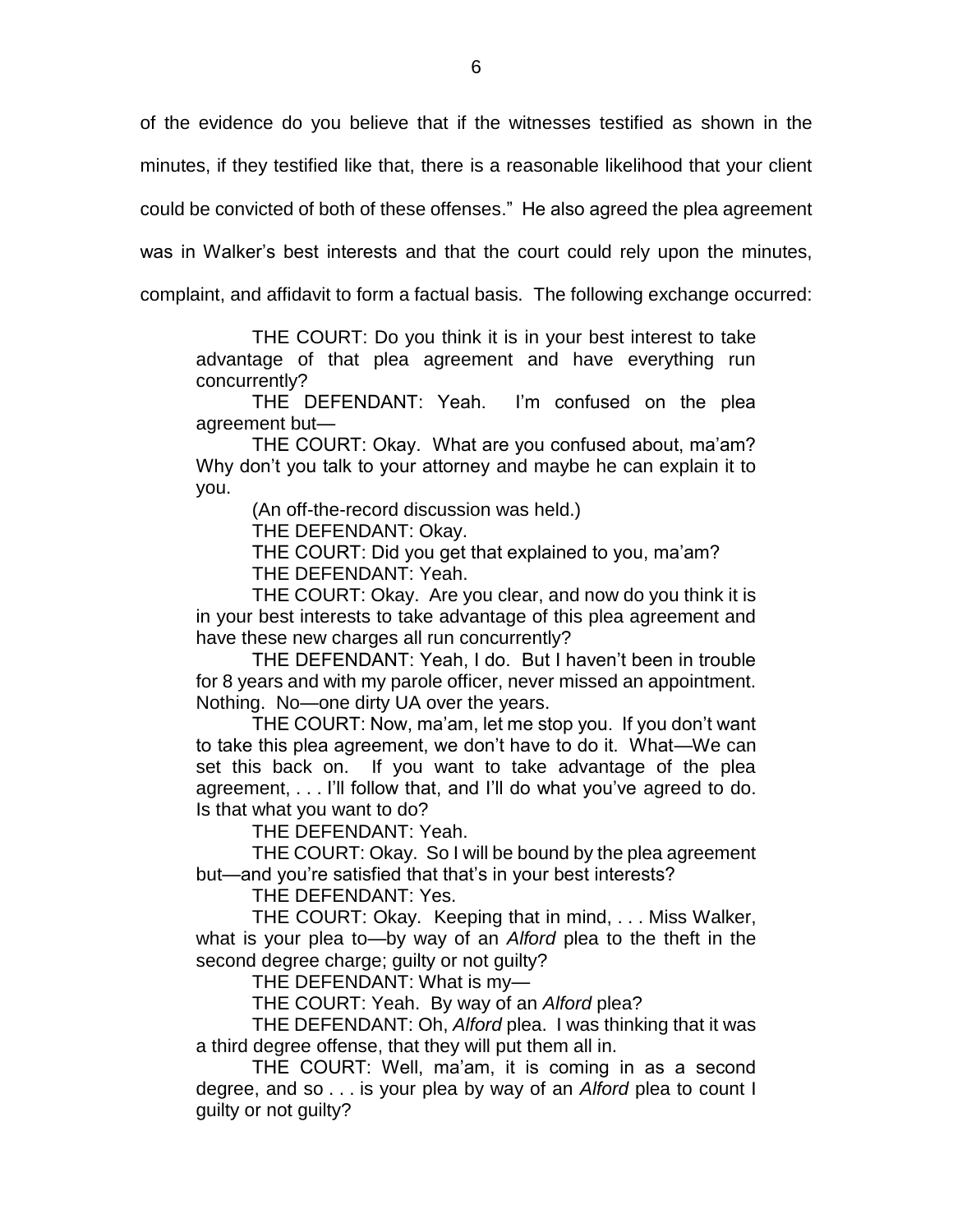THE DEFENDANT: Guilty. THE COURT: Okay. And to count II, the identity theft, by way of an *Alford* plea, is your plea guilty or not guilty? THE DEFENDANT: Guilty. THE COURT: Any reason I should not accept the defendant's pleas, state? MS. O'DONNELL: No, Your Honor. THE COURT: Mr. Knapp? MR. KNAPP: No, Your Honor.

The court accepted Walker's pleas, finding that she understood the rights she was waiving and that her plea was voluntarily entered with an understanding of the consequences. The court then asked Walker if she wanted to proceed to sentencing, to which she replied: "Yes. I've been over at the jail for 150-some odd days, and that is ridiculous to be sitting over there that long. . . . And I have lots of medical needs and stuff. I want to get this over with so I can go to Mitchellville and get some medical care." Walker again stated her desire to leave jail when the court asked if she wanted to make a statement of mitigation, answering, "No. Just hurry up and get me out of over there." The court then found Walker guilty of both charges and sentenced her according to the plea agreement. Addressing Walker, the court said, "You agree that it is in your best interests. We'll get you on the road, and I'll get this order done today so the next bus out of here you can jump on it." Walker responded, "Please."

The court entered judgment and sentence the same day as the plea hearing. On January 3, 2018, Walker filed a motion asking the court to reconsider its sentence in light of "her health problems," asking the court to impose a suspended sentence or set the matter for a hearing. The court denied the motion the following day, and Walker appealed.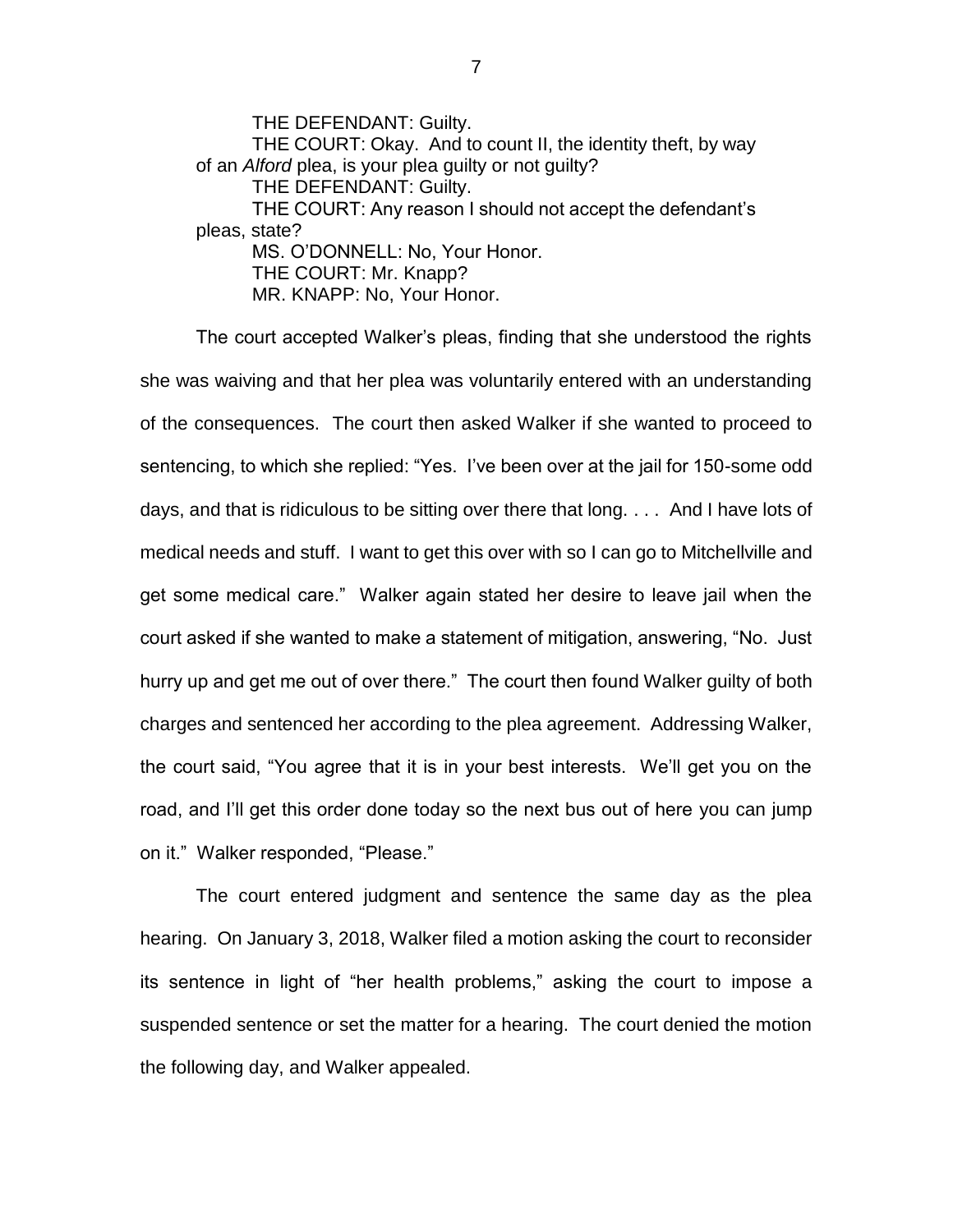#### **II. Error Preservation.**

Entry of a guilty plea waives all defenses and objections that are not intrinsic to the plea. *See State v. Carroll*, 767 N.W.2d 638, 641 (Iowa 2009). A challenge to a defendant's competency to enter a guilty plea is a challenge to the adequacy of the guilty plea proceeding in that the defendant's competency affects the knowing, voluntary, and intelligent nature of the guilty plea. *See State v. Lucas*, 323 N.W.2d 228, 231 (Iowa 1982) (stating a defendant's claim that a competency hearing was required "goes to the very heart of the court's determination that the plea was entered voluntarily, intelligently, and understandably"). Ordinarily, a defendant must file a motion in arrest of judgment before challenging the adequacy of a guilty plea proceeding on appeal. *See* Iowa R. Crim. P. 2.24(3)(a). However, a defendant's failure to file a motion in arrest of judgment does not bar a challenge to the adequacy of the plea proceeding if the failure is a result of ineffective assistance of counsel. *See State v. Straw*, 709 N.W.2d 128, 133 (Iowa 2006).

Because Walker asserts that her trial counsel was ineffective in failing to file a motion in arrest of judgment challenging the adequacy of the plea proceedings, we may consider her claim on direct appeal.

## **III. Scope and Standard of Review.**

We review an ineffective-assistance claim de novo. *See id*. In order to establish a claim of ineffective assistance of counsel, a defendant must show (1) trial counsel failed to perform an essential duty and (2) that failure resulted in prejudice. *See id.* (citing *Strickland v. Washington*, 466 U.S. 668, 687-88 (1984)). Counsel breaches an essential duty by failing to file a motion in arrest of judgment when a defendant's plea was not knowing and voluntary. *See id.* at 134. Prejudice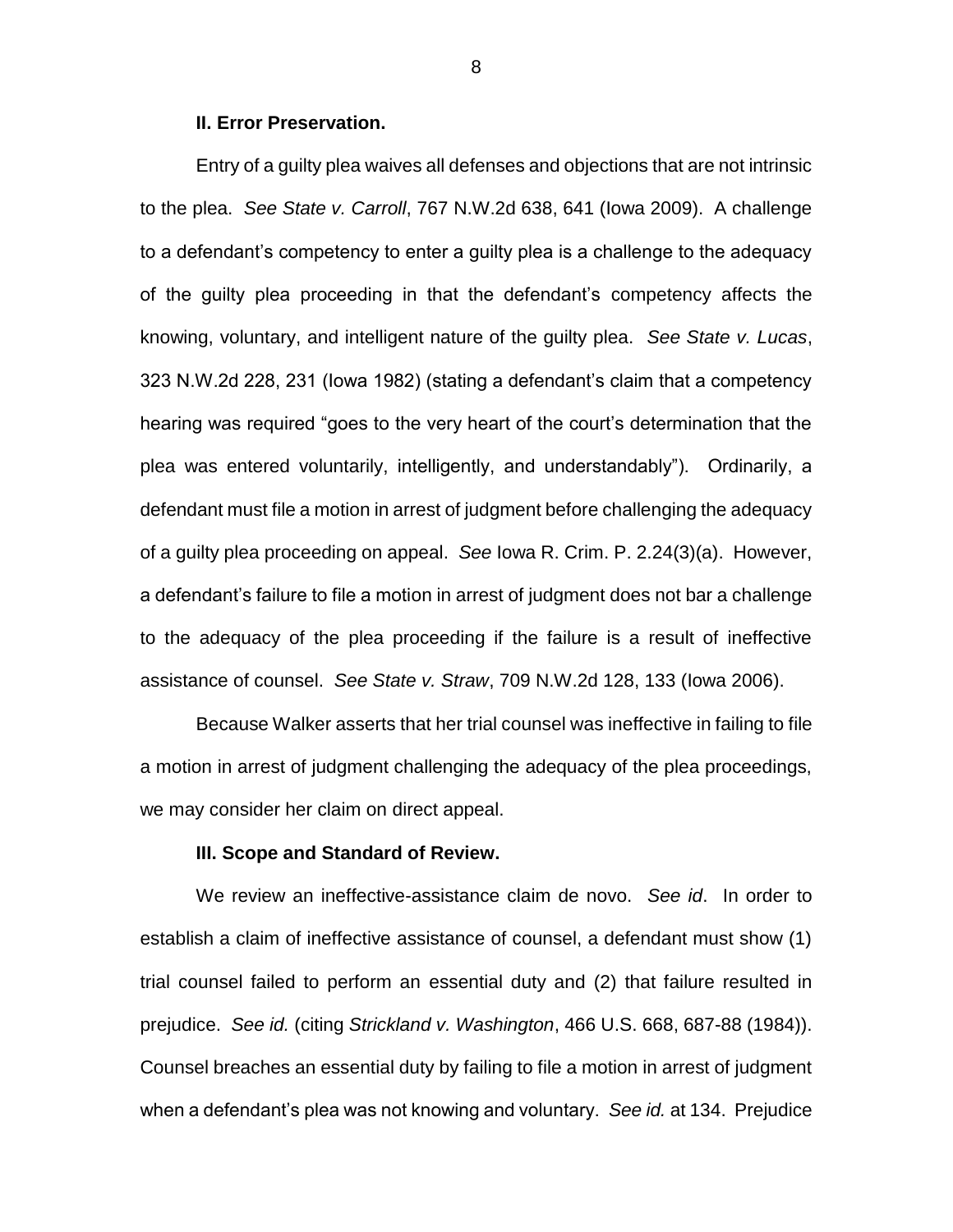is established if the record shows a reasonable probability that the defendant would not have entered a plea and would have insisted on going to trial if counsel had not breached that duty. *See id.* at 138 (citing *Hill v. Lockhart*, 474 U.S. 52, 59 (1985). "Failure to demonstrate either element is fatal to a claim of ineffective assistance." *State v. Polly*, 657 N.W.2d 462, 465 (Iowa 2003).

## **IV. Discussion.**

Iowa Code section 812.3(1) (2017) provides:

If at any stage of a criminal proceeding the defendant or the defendant's attorney, upon application to the court, alleges specific facts showing that the defendant is suffering from a mental disorder which prevents the defendant from appreciating the charge, understanding the proceedings, or assisting effectively in the defense, the court shall suspend further proceedings and determine if probable cause exists to sustain the allegations. The applicant has the burden of establishing probable cause. The court may on its own motion schedule a hearing to determine probable cause if the defendant or defendant's attorney has failed or refused to make an application under this section and the court finds that there are specific facts showing that a hearing should be held on that question.

Iowa Code § 812.3(1). Because section 812.3 applies to plea proceedings, *see State v. Kempf*, 282 N.W.2d 704, 707 (Iowa 1979), the trial court must resolve any questions concerning a defendant's mental competence before accepting a guilty plea, *see State v. Boge*, 252 N.W.2d 411, 414 (Iowa 1977). However, an inquiry into the defendant's mental health is not required during the plea proceeding unless the question of the defendant's competency is apparent from the record or the defendant has directly raised it. *See id*. ("We decline to accept petitioner's suggestion that a mental competency inquiry be added to the plea hearing procedure where no question of competency is apparent, or the question of competency is not directly raised."). Here, Walker's complaint is that her attorney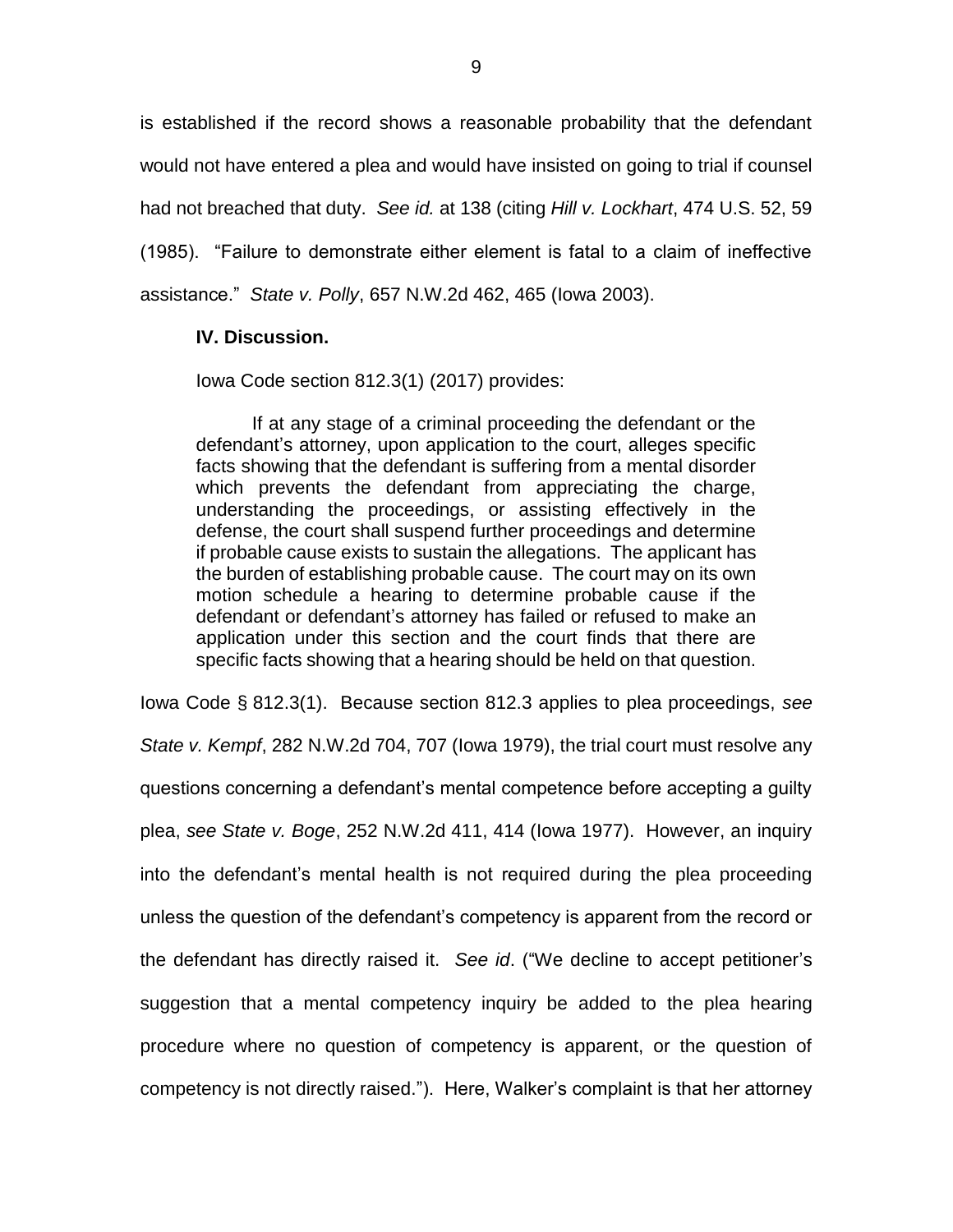failed to request a Chapter 812 competency hearing and allowed her to proceed with her plea and sentencing.<sup>2</sup> The question is whether "the record contains information from which a reasonable person would believe a substantial question of the defendant's competency exists." *Kempf*, 282 N.W.2d at 706. When a question concerning the defendant's competency at the time of the plea hearing arises on appeal, we examine the information before the court at the plea hearing to determine if an unresolved question of the defendant's competency reasonably appeared. *See id.* at 707.

There is a presumption that the defendant is competent, and the defendant bears the burden of establishing incompetence. *See State v. Pedersen*, 309 N.W.2d 490, 496 (Iowa 1981). A history of mental illness, standing alone, is insufficient to establish incompetence. *See State v. Edwards*, 507 N.W.2d 393, 395 (Iowa 1993). Rather, we consider several factors in making this determination, including "(1) the defendant's irrational behavior, (2) any demeanor at the trial that suggests a competency problem, and (3) any prior medical opinion on the defendant's competency to stand trial." *Id.* We consider the cumulative effect of the factors to determine whether a question of competency reasonably appears. *See Kempf*, 282 N.W.2d at 709. "[T]he critical question . . . is whether the defendant has a present ability to (1) appreciate the charge, (2) understand the proceedings, and (3) assist effectively in the defense." *Edwards*, 507 N.W.2d at 395*.*

 $\overline{a}$ 

<sup>2</sup> This appeal is distinguishable from *State v. Einfeldt*, 914 N.W.2d 773 (Iowa 2018). There, defense counsel's request for a Chapter 812 competency hearing was denied by the district court. *Id*. at 775. The case primarily deals with a district judge's duty when facing a Chapter 812 motion. *Id*. at 779-783. That is not an issue here.